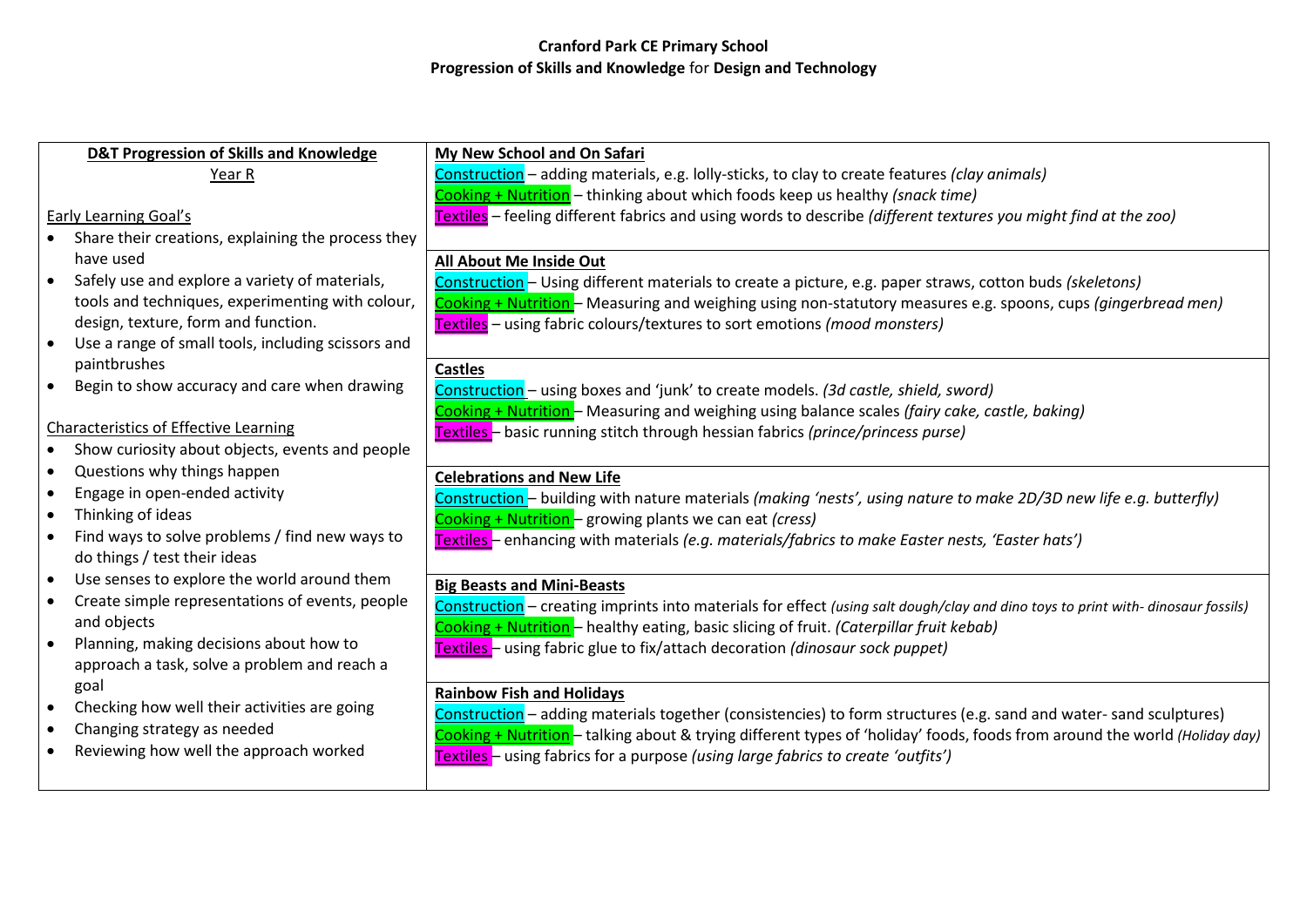| D&T Progression of Skills and Knowledge                                                                                                                                                                                                                                                                                                       | The Light House Keeper's Lunch                                                                                                                                                                                                                                                                                                                                                                             |
|-----------------------------------------------------------------------------------------------------------------------------------------------------------------------------------------------------------------------------------------------------------------------------------------------------------------------------------------------|------------------------------------------------------------------------------------------------------------------------------------------------------------------------------------------------------------------------------------------------------------------------------------------------------------------------------------------------------------------------------------------------------------|
| Year 1<br><b>DESIGNING</b><br>. Design appealing products for a particular user<br>based on simple design criteria.<br>• Generate initial ideas and design criteria through<br>own experiences.<br>• Develop and communicate these ideas through<br>talking and drawing.                                                                      | <b>Construction-Joining Techniques (lunch box)</b><br>Design and make a lunch box suitable to hold food.<br>-Select from and use a range of tools and equipment to perform practical tasks (for example, cutting, shaping, joining<br>and finishing)<br>-Join appropriately for different materials and situations e.g. glue, tape<br>-Explore how materials can be made stronger, stiffer and more stable |
| <b>MAKING</b><br>• Select and use simple utensils, tools and equipment<br>to perform a job e.g. cut, slice and chop safely;<br>marking out, cutting, joining and finishing; cut, shape<br>and join paper and card.<br>• Select from a range of ingredients and materials<br>according to their characteristics to create a chosen<br>product. | Out in the Garden<br>Cooking + Nutrition Which part of the plant are we eating? (roasted vegetables)<br>Design and make a healthy dinner. Use the basic principles of a healthy and varied diet to prepare a dish.<br>-Group familiar food products e.g. fruit and vegetables<br>-Chop a range of products (importance of bridge and claw techniques)<br>-Understand where food comes from                 |
| <b>EVALUATING</b><br>• Taste, explore and evaluate a range of products to<br>determine the intended user's preferences for the<br>product<br>• Evaluate their ideas throughout and finished<br>products against design criteria, including intended<br>user and purpose.                                                                      | <b>Toys from the Past</b><br>Textiles- Running Stitch + Laced Running Stitch (peg-doll storage bag)<br>Design and make a bag suitable for storage of delicate toys.<br>-Join fabrics by using running stitch and glue<br>-Experiment with laced running stitch for decoration<br>-Attach decorations using fabric glue                                                                                     |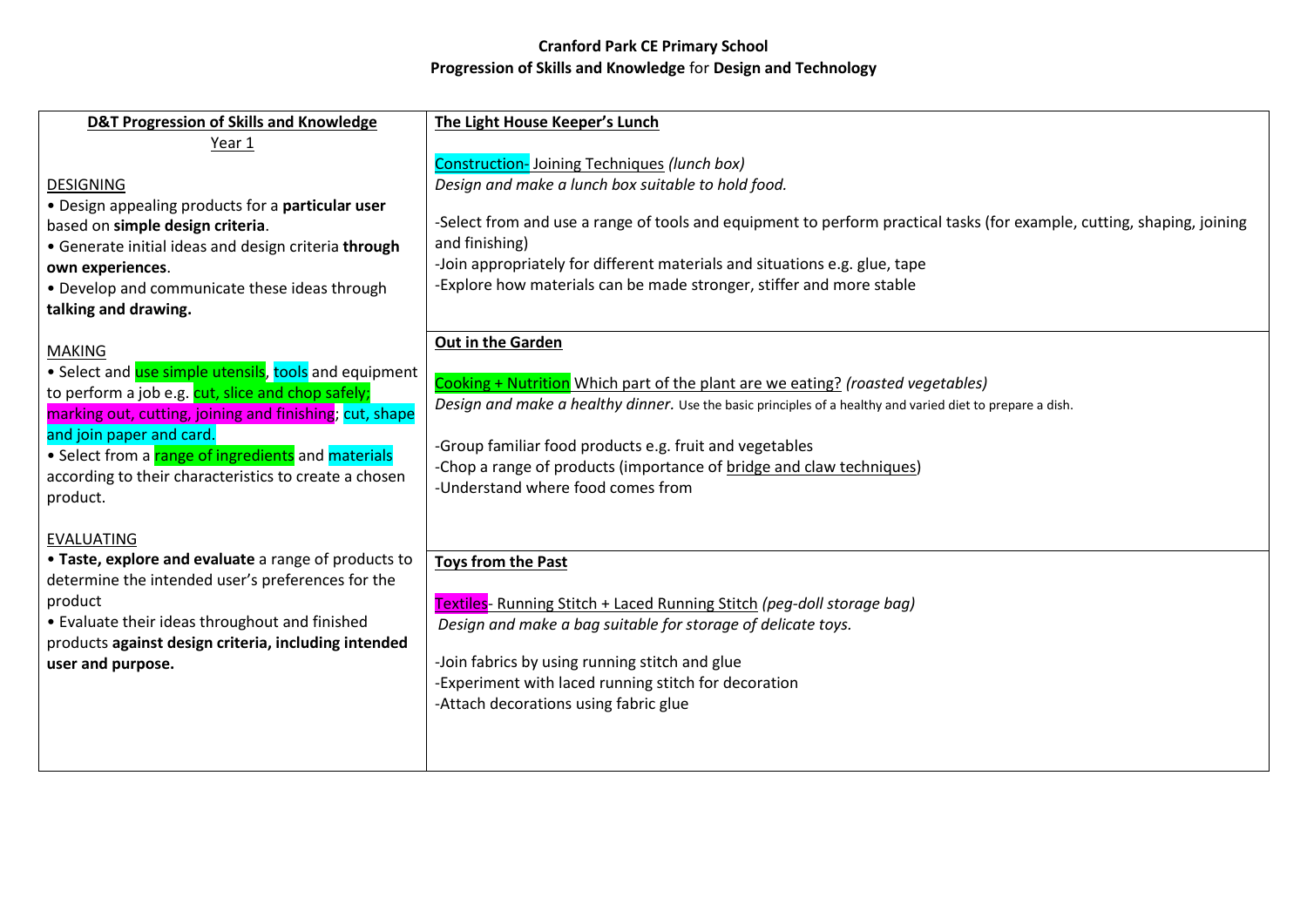| D&T Progression of Skills and Knowledge                                                                                                                                                                                                                                                                                                                                                                   | <b>One Small Step</b>                                                                                                                                                                                                                                                                                                                                                                                   |
|-----------------------------------------------------------------------------------------------------------------------------------------------------------------------------------------------------------------------------------------------------------------------------------------------------------------------------------------------------------------------------------------------------------|---------------------------------------------------------------------------------------------------------------------------------------------------------------------------------------------------------------------------------------------------------------------------------------------------------------------------------------------------------------------------------------------------------|
| Year 2<br><b>DESIGNING</b><br>• Generate ideas based on simple design criteria and<br>their own experiences, explaining what they could<br>make.<br>• Develop, model and communicate their ideas<br>through discussion, mock-ups, drawing and labelling.                                                                                                                                                  | Construction- Wheels and Axels (Moon Buggy)<br>Design and make a wheeled vehicle.<br>-Use a range of materials to create models with wheels and axles e.g. tubes, dowel, cotton reels<br>-Attach wheels to a chassis using an axle<br>-Mark out materials to be cut using a template                                                                                                                    |
| <b>MAKING</b><br>. Plan by suggesting what to do next.<br>• Select and use tools, equipment, skills and<br>techniques to perform practical tasks, explaining<br>their choices.<br>• Select new and materials, components, reclaimed<br>materials and construction kits to build and create<br>their products.<br>. Use simple <i>finishing techniques</i> suitable for the<br>products they are creating. | <b>Ahoy There!</b><br>Cooking + Nutrition- Mixing Ingredients (Dips and Dippers)<br>Design and make a healthy 'dip'.<br>-Understand the need for a variety of foods in a diet, introduction of the eat well plate<br>-Explore foods (dips) from around the world<br>-Select from and use a wide range of ingredients, according to their characteristics<br>-Cut, grate and chop a range of ingredients |
| <b>EVALUATING</b><br>• Explore a range of existing products related to<br>their design criteria.<br>. Evaluate their product by discussing how well it<br>works in relation to the purpose, the user and<br>whether it meets the original design criteria.                                                                                                                                                | A Step back in time<br><b>Textiles-Attaching decoration by sewing (Fabric Nurse Face)</b><br>Design and make a fabric face<br>-Cut out shapes which have been created by drawing round a template onto the fabric<br>-Decorate fabrics with buttons, beads, sequins, braids, ribbons                                                                                                                    |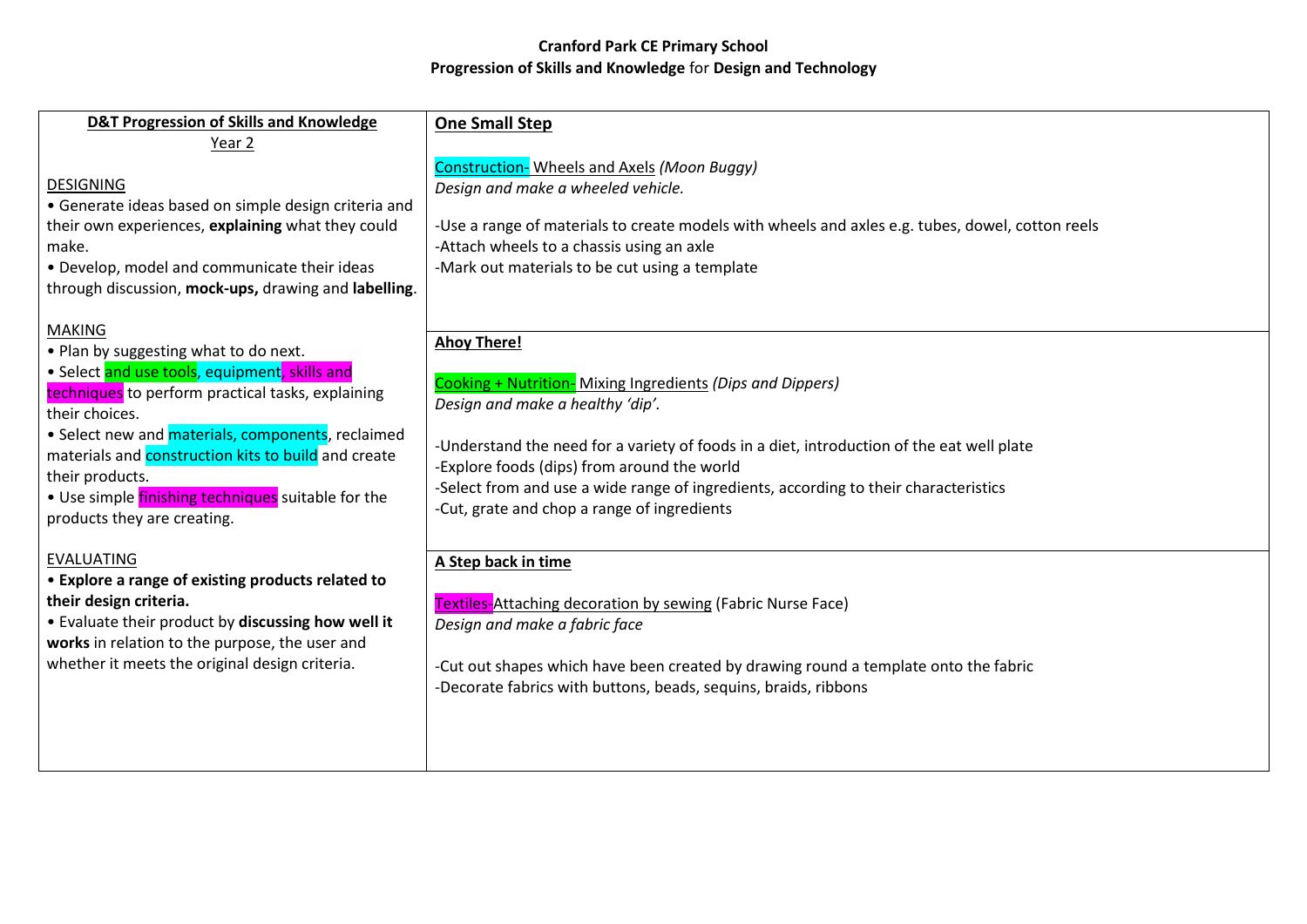| <b>D&amp;T Progression of Skills and Knowledge</b>                                                                                                                                                                                                                                                                                                                    | <b>All About Me</b>                                                                                                                                                                                                                                                                                                                                                                                                                                                                                                                                                                                                                         |
|-----------------------------------------------------------------------------------------------------------------------------------------------------------------------------------------------------------------------------------------------------------------------------------------------------------------------------------------------------------------------|---------------------------------------------------------------------------------------------------------------------------------------------------------------------------------------------------------------------------------------------------------------------------------------------------------------------------------------------------------------------------------------------------------------------------------------------------------------------------------------------------------------------------------------------------------------------------------------------------------------------------------------------|
| Year 3<br><b>DESIGNING</b><br>• Generate realistic ideas through discussion and<br>design criteria for an appealing, functional product<br>fit for purpose and specific user/s.<br>• Use annotated sketches, prototypes, final product<br>sketches and pattern pieces to develop and<br>communicate ideas.                                                            | Cooking + Nutrition-Sandwich making with Warburtons<br>Design and make a healthy sandwich<br>-Understand and apply the principles of a healthy and varied diet<br>-Develop sensory vocabulary/knowledge using smell, taste, texture and feel<br>-Join and combine a range of ingredients e.g. snack foods<br>-Build upon chopping, slicing and spreading skills.<br>Construction + Nutrition- dietary info. net making (Sandwich Packaging)<br>and create packaging<br>-Create prototype nets to explore the best structure and strength<br>-Select from and use a wider range of tools and equipment to perform practical tasks accurately |
| <b>MAKING</b><br>• Plan the main stages of making.<br>• Select from and use a range of appropriate utensils,<br>tools and equipment with some accuracy related to<br>their product.<br>• Select from and use finishing techniques suitable<br>for the product they are creating.                                                                                      | That's the way to do it<br>Textiles-Joining fabrics + blanket stitch (Puppet Show)<br>Design and make a glove puppet.<br>-Make a prototype product using J cloths<br>-Understand seam allowance<br>-Join fabrics using running stitch and blanket stitch                                                                                                                                                                                                                                                                                                                                                                                    |
| <b>EVALUATING</b><br>• Investigate a range of 3-D textile products,<br>ingredients and lever and linkage products relevant<br>to their project.<br>• Test their product against the original design<br>criteria and with the intended user.<br>• Evaluate the ongoing work and the final product<br>with reference to the design criteria and the views of<br>others. | <b>Opposites Attract</b><br><b>Construction-</b> Sheet Materials (Levers and Linkages)<br>Design and make a mechanical poster<br>-Cut slots<br>-Cut internal shapes<br>-Use lolly sticks/card to make levers and linkages<br>-Use linkages to make movement larger or more varied<br>-Use and explore complex pop ups                                                                                                                                                                                                                                                                                                                       |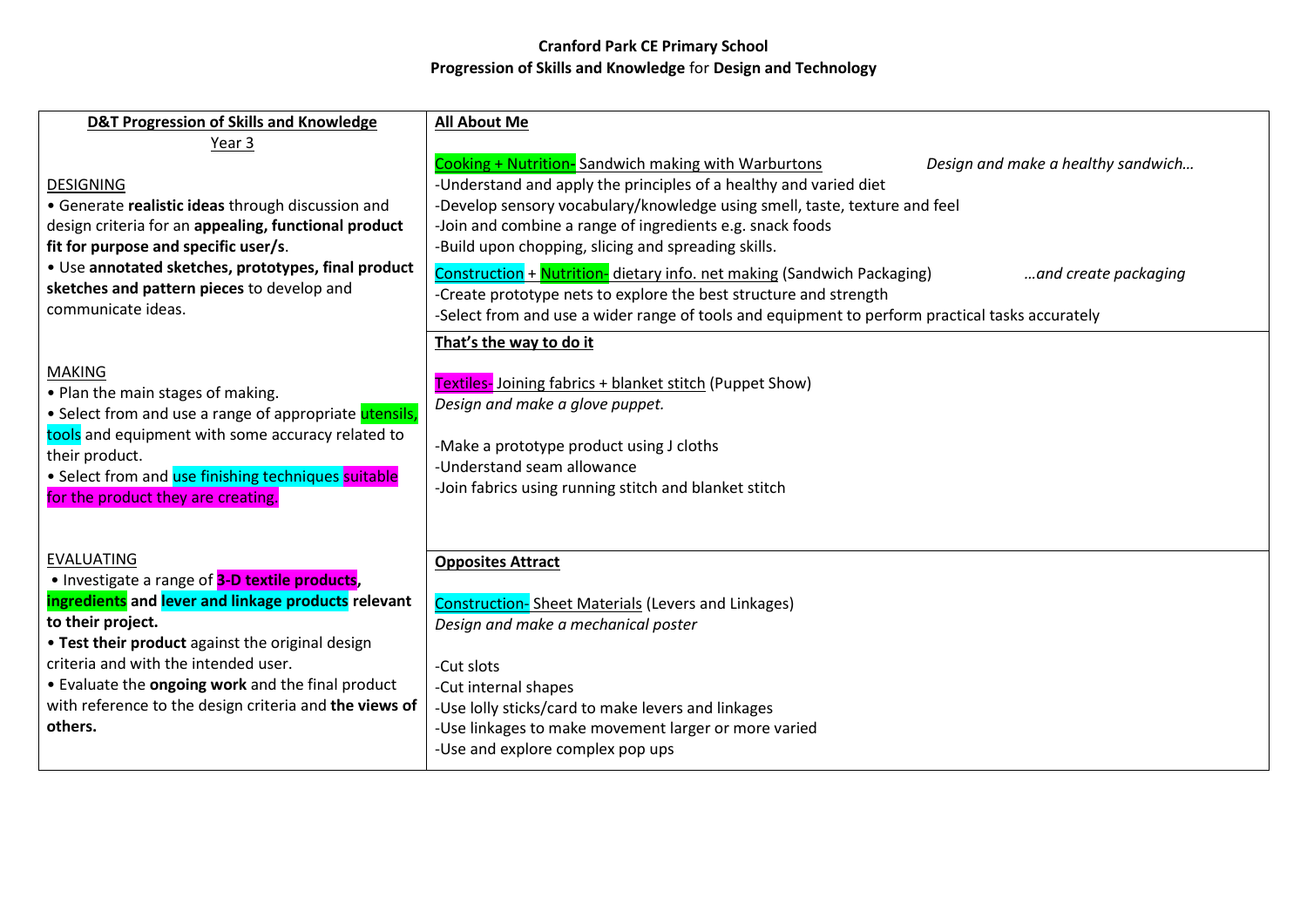| D&T Progression of Skills and Knowledge                                                                                  | <b>Tomb Raiders</b>                                                                                              |
|--------------------------------------------------------------------------------------------------------------------------|------------------------------------------------------------------------------------------------------------------|
| Year 4                                                                                                                   |                                                                                                                  |
| <b>DESIGNING</b><br>• Generate and clarify ideas through discussion with peers to                                        | <b>Construction-</b> Building structures & Incorporating electricity (Torches)                                   |
| develop design criteria to inform the design of products that                                                            | Design and make a 3D structure incorporating a circuit.                                                          |
| are fit for purpose, aimed at particular individuals or groups.                                                          |                                                                                                                  |
| • Use annotated sketches and appropriate information and                                                                 | -Incorporate a circuit with a bulb or buzzer into a model                                                        |
| communication technology,                                                                                                | -Prototype frame and shell structures                                                                            |
| e.g. web-based research, to develop and communicate ideas.<br>· Generate, develop, model and communicate realistic ideas | -Create shell or frame structures, strengthen frames with diagonal struts                                        |
| through discussion and, as appropriate, annotated sketches,                                                              | -Make structures more stable by giving them a wide base                                                          |
| cross-sectional and                                                                                                      | <b>Goodbye to the Romans</b>                                                                                     |
| exploded diagrams.                                                                                                       |                                                                                                                  |
|                                                                                                                          | Textiles- Create pattern by stitching (Patterned Felt Saxon Broach)                                              |
| <b>MAKING</b><br>• Order the main stages of making.                                                                      | Design and make a stitched pattern on felt, with a fastening to attach.                                          |
| • Select and use appropriate tools to measure, mark out, cut,                                                            |                                                                                                                  |
| score, shape and combine with some accuracy related to their                                                             | -Use appropriate decoration techniques e.g. applique (glued or simple stitches)                                  |
| products.                                                                                                                | -Create a simple pattern                                                                                         |
| • Explain their choice of materials according to                                                                         | -Understand the need for patterns                                                                                |
| functional properties and aesthetic qualities.                                                                           | -Explore fastenings and recreate some e.g. sew on buttons and make loops                                         |
| • Select from and use materials and components,<br>including ingredients, construction and electrical                    |                                                                                                                  |
| components according to their function and properties                                                                    |                                                                                                                  |
|                                                                                                                          | Don't bite off more than you can chew!                                                                           |
| <b>EVALUATING</b>                                                                                                        |                                                                                                                  |
| . Investigate and evaluate a range of products including the                                                             | Cooking + Nutrition-Budget and Buy & cutting/peeling fruit (Fruit Salad)                                         |
| ingredients, materials, components and techniques that are<br>used.                                                      | Design and make a healthy pudding.                                                                               |
| . Test and evaluate their own products against design criteria                                                           |                                                                                                                  |
| and the intended user and purpose.                                                                                       | -Understand seasonality, and know where and how a variety of ingredients are grown, reared, caught and processed |
| • Evaluate their ideas and products against their own                                                                    | -Measure and weigh ingredients appropriately                                                                     |
| design criteria and identify the strengths and areas for                                                                 | -Analyse the taste, texture, smell and appearance of foods                                                       |
| improvement in their work.                                                                                               | -Make healthy eating choices from and understanding of a balanced diet                                           |
|                                                                                                                          |                                                                                                                  |
|                                                                                                                          |                                                                                                                  |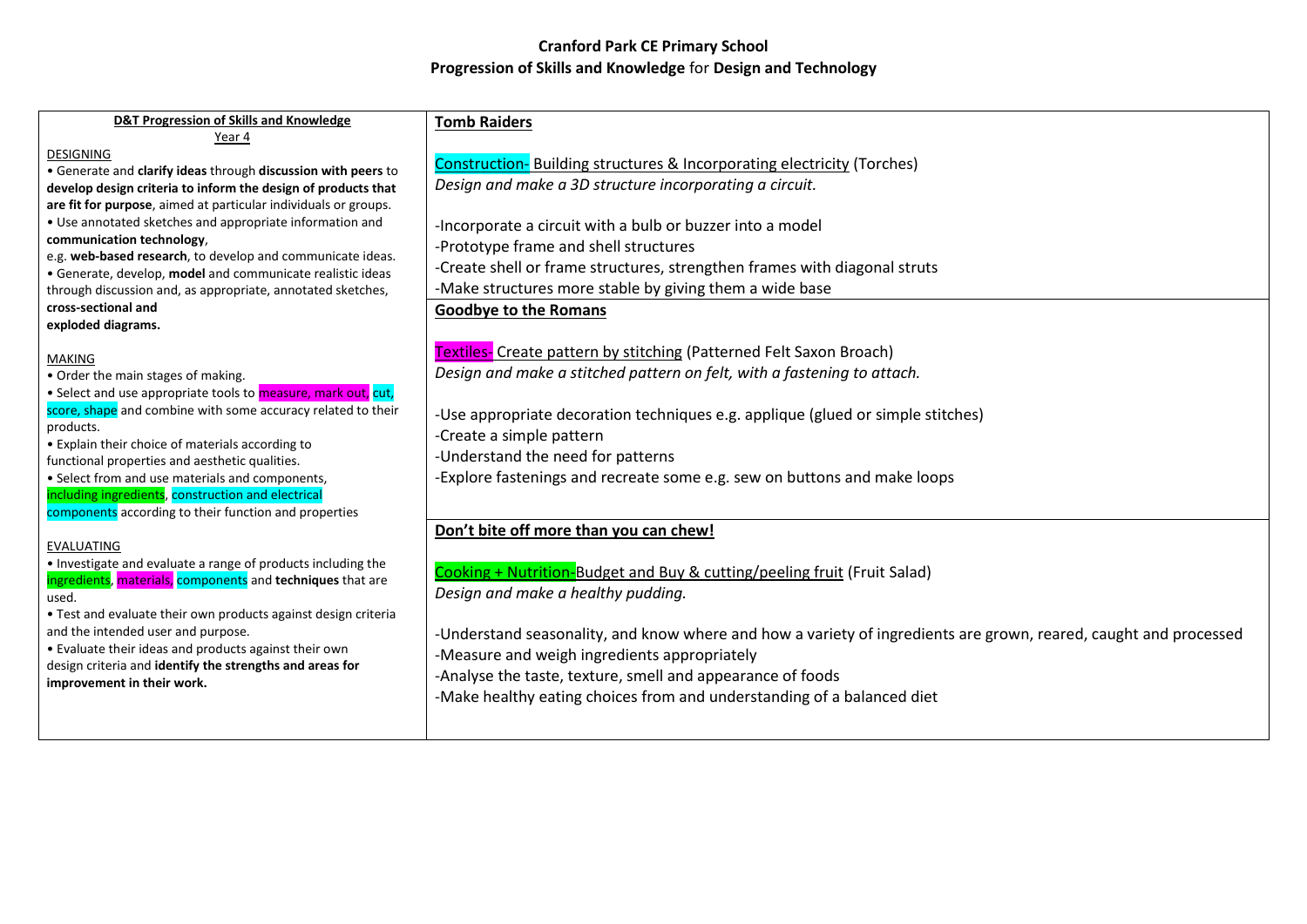| <b>D&amp;T Progression of Skills and Knowledge</b>                               | <b>SPACE</b>                                                                                        |
|----------------------------------------------------------------------------------|-----------------------------------------------------------------------------------------------------|
| Year 5                                                                           |                                                                                                     |
| <b>DESIGNING</b>                                                                 | <b>Construction-</b> Cams (Interactive Resource)                                                    |
| • Generate innovative ideas through research including                           | Design and make a moving resource using cams and followers                                          |
| surveys, interviews and questionnaires and discussion                            |                                                                                                     |
| with peers to develop a design brief and criteria for a<br>design specification. | -Use a cam to make an up and down mechanism                                                         |
| · Design purposeful, functional, appealing products for                          | -Join materials using appropriate methods                                                           |
| the intended user that are fit for purpose                                       | -Cut strip wood, dowel, square section wood accurately to 1mm                                       |
| based on a simple design specification.                                          |                                                                                                     |
| • Develop and communicate ideas through discussion,                              |                                                                                                     |
| annotated drawings, exploded drawings and drawings                               |                                                                                                     |
| from different views.                                                            | Italy Wish you were here?                                                                           |
| <b>MAKING</b>                                                                    | Cooking + Nutrition- Food from another Culture (Italian Pizzeria)                                   |
| • Produce detailed lists of equipment and fabrics                                | Design, prepare and make a savoury dinner using a range of cooking techniques.                      |
| relevant to their tasks.                                                         |                                                                                                     |
| • Write a step-by-step plan, including a list of resources                       | -Select and prepare foods for a particular purpose                                                  |
| required.                                                                        | -Decorate appropriately                                                                             |
| • Select from and use, a range of appropriate utensils,                          | -Cut and shape ingredients using appropriate tools and equipment e.g. grating                       |
| tools and equipment accurately to measure and combine                            | -Taste a range of ingredients/food items to develop a sensory food vocabulary to use when designing |
| appropriate ingredients, materials and                                           |                                                                                                     |
| resources.                                                                       |                                                                                                     |
| <b>EVALUATING</b>                                                                | <b>Marvellous Mayans</b>                                                                            |
| . Investigate and analyse products linked to their final                         |                                                                                                     |
| product.                                                                         | <b>Textiles- Batik (Cushions)</b>                                                                   |
| • Compare the final product to the original design                               | Design and make a 3D product, experimenting with dye and pattern creating.                          |
| specification and record the evaluations.                                        |                                                                                                     |
| . Test products with intended user and critically evaluate                       | -Experiment with pattern and line                                                                   |
| the quality of the design, manufacture, functionality and                        | -Create patterns using dye                                                                          |
| fitness for purpose.                                                             | -Create 3D products using pattern pieces and seam allowance                                         |
| • Consider the views of others to improve their work.                            | -Pin and tack pieces together                                                                       |
|                                                                                  |                                                                                                     |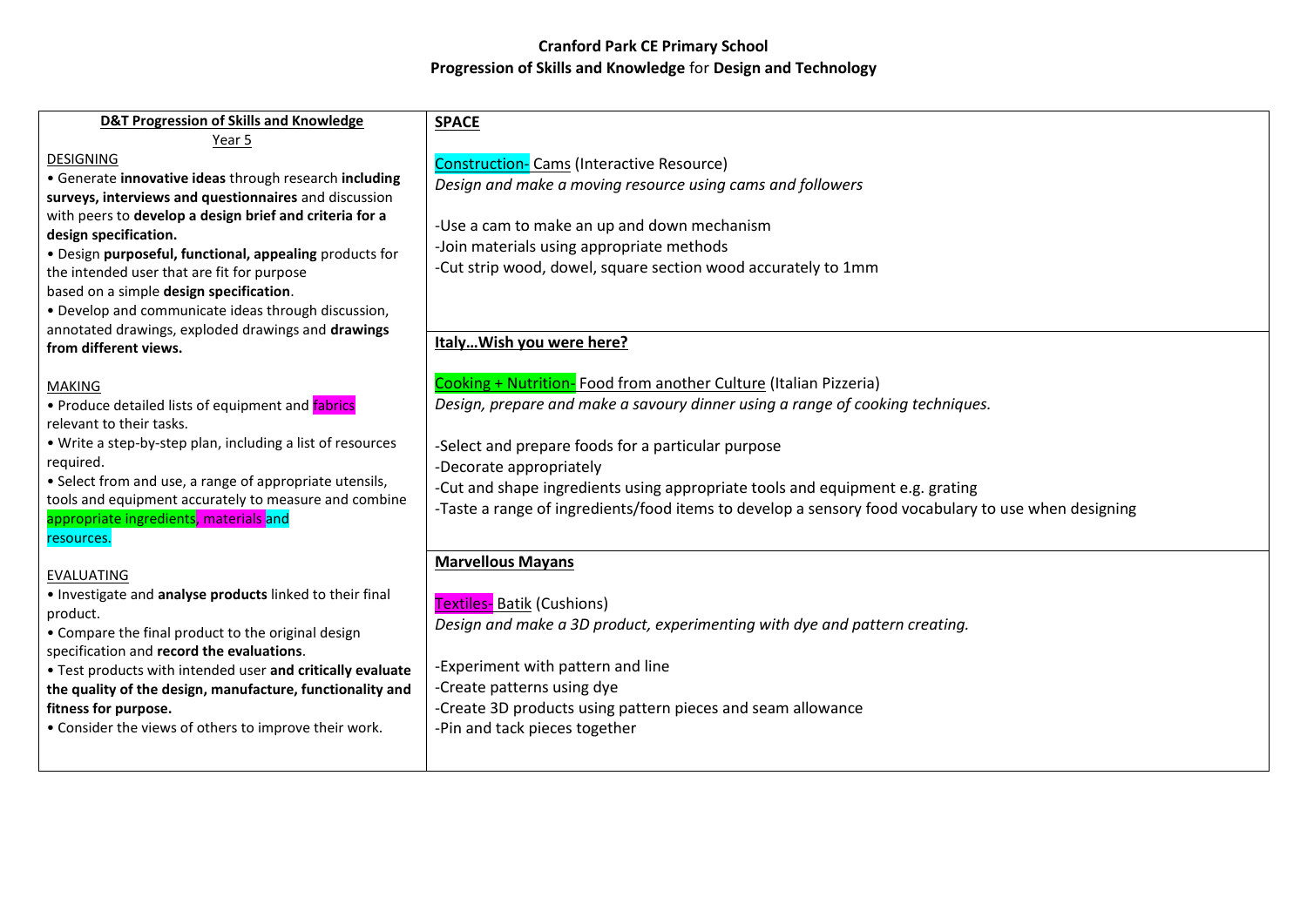| <b>D&amp;T Progression of Skills and Knowledge</b>                                                              | <b>Bombs, Battles, Bravery</b>                                                                       |
|-----------------------------------------------------------------------------------------------------------------|------------------------------------------------------------------------------------------------------|
| Year 6                                                                                                          |                                                                                                      |
| <b>DESIGNING</b>                                                                                                | <b>Cooking + Nutrition-</b> Combining ingredients (Rations)                                          |
| • Use research using surveys, interviews, questionnaires                                                        | Adapt, design and make war time recipes.                                                             |
| and web-based resources to develop a design                                                                     |                                                                                                      |
| specification for a range of functional<br>products.                                                            | -Prepare food products taking into account the properties of ingredients and sensory characteristics |
| • Develop a simple design specification to guide the                                                            | -Join and combine food ingredients appropriately e.g. beating, rubbing in                            |
| development of their ideas and products, taking account                                                         | -Weigh and measure using scales                                                                      |
| of constraints including time, resources and cost.                                                              | -Understand how key events and individuals in design and technology have helped shape the world      |
| • Generate and develop innovative ideas and share and                                                           | <b>Every Beat of your Heart</b>                                                                      |
| clarify these through discussion.                                                                               |                                                                                                      |
| • Communicate ideas through annotated sketches,                                                                 | <b>Construction-Incorporating electricity (Buggies)</b>                                              |
| pictorial representations of electrical circuits or circuit                                                     | Design and make a moving vehicle with electricity                                                    |
| diagrams. and, where appropriate, computer-aided                                                                |                                                                                                      |
| design                                                                                                          | -Understand and incorporate motor and a switch into a model                                          |
| MAKING                                                                                                          | -Control a model using an ICT control programme                                                      |
| • Formulate a step-by-step plan to guide making, listing                                                        | -Use bradawl to mark hole positions                                                                  |
| tools, equipment, materials and components.                                                                     | -Use hand drill to drill tight and loose fit holes                                                   |
| • Competently select from and use appropriate tools to<br>accurately measure, mark, cut and assemble materials, | -Apply their understanding of how to strengthen, stiffen and reinforce more complex structures       |
|                                                                                                                 |                                                                                                      |